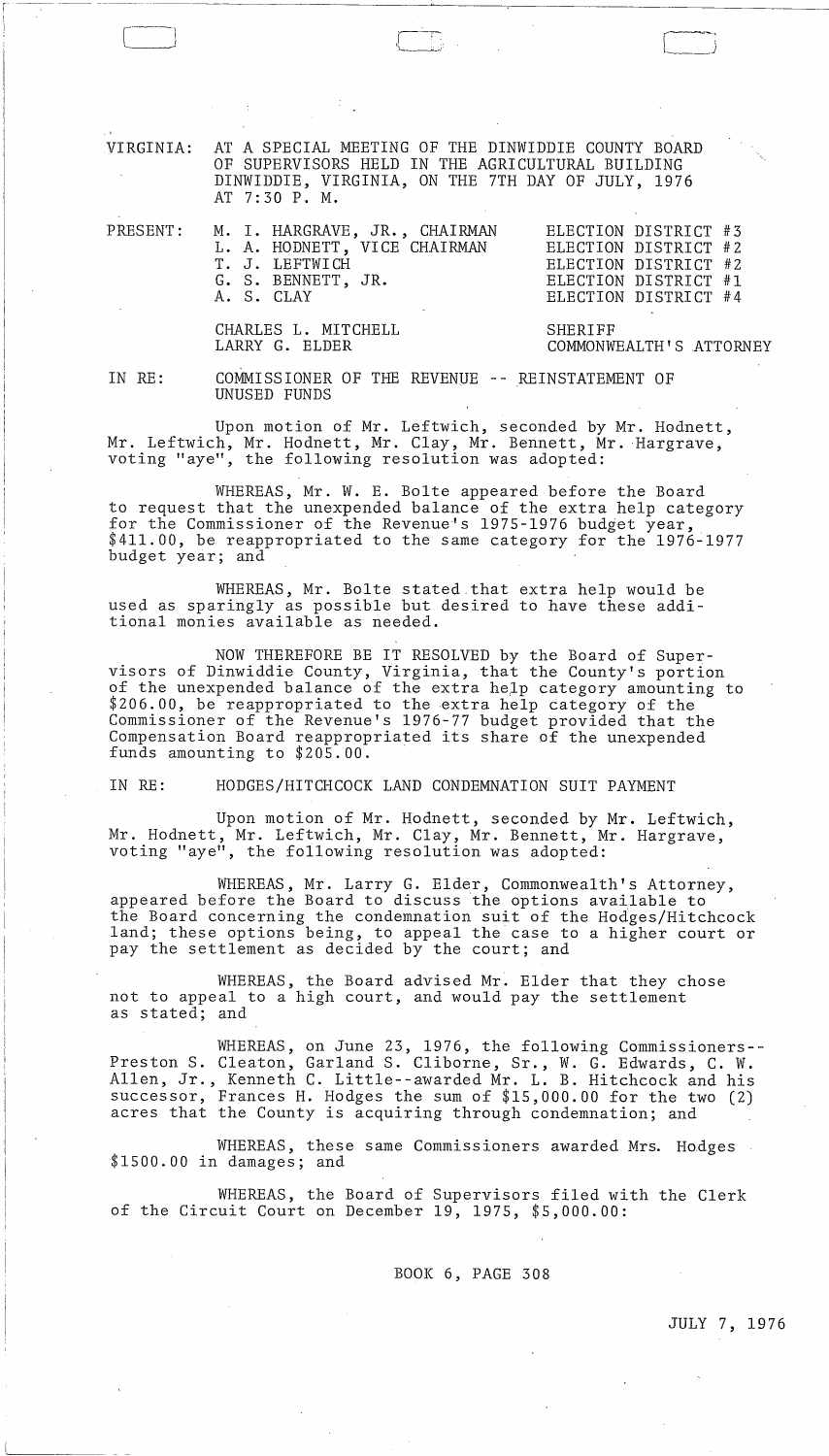NOW THEREFORE BE IT RESOLVED by the Board of Supervisors of Dinwiddie County, Virginia, that the County Administrator is authorized to write a check in the amount of \$11,500.00 plus interest incurred since December 19, 1975 at the rate of 6%, the same being the balance due to Mrs. Frances H. Hodges.

IN RE: REQUEST FOR EQUALIZATION OF DISPATCHER'S SALARY

Upon motion of Mr. Leftwich, there being no second, My. Leftwich voting "aye", Mr. Hodnett, Mr. Bennett, Mr. Clay, Mr. Hargrave, voting "nay", the following resolution was not adopted:

WHEREAS, Sheriff C. L. Mitchell, appeared before the Board to request that the salaries of two of his dispatchers, Mr. Roy Hodges, and Mr. Donald Adams as granted by the State Compensation Board be reconsidered; and

WHEREAS, Sheriff Mitchell felt that although these two employees received the same salary increase as granted to the other two dispatchers, their work performance warranted raising their salaries equal to those of the other two dispatchers; and

WHEREAS, several Board members considered Mr. Hodges and Mr. Adams to be good employees but because their length of service was not equal to those of the other dispatchers, they could not justify equalization of their salaries.

NOW THEREFORE BE IT RESOLVED by the Board of Supervisors of Dinwiddie County, Virginia, that the request to equalize the dispatcher's salaries be approved.

IN RE: AWARD OF HOSPITALIZATION INSURANCE CONTRACT FOR THE **COUNTY** 

Upon motion of Mr. Leftwich, seconded by Mr. Hodnett, Mr. Leftwich, Mr. Hodnett, Mr. Clay, Mr. Bennett, Mr. Hargrave, voting "aye", the following resolution was adopted:

WHEREAS, the County Administrator presented to the Board a brief overview of the bids received from Blue Cross-Blue Shield, Metropolitan Life, Hartford, and Travelers on hospitalization insurance for the County with a recommendation that Blue Cross-Blue Shield be accepted.

NOW THEREFORE BE IT RESOLVED by the Board of Supervisors of Dinwiddie County, Virginia that the contract for hospitalization insurance for eligible county employees be awarded to Blue Cross-Blue Shield; and

BE IT FURTHER RESOLVED that the County will pay for one-half of the employees' individual premium payment.

IN RE: CHANGE ORDER -- SEPTIC TANK PIPE FOR ADMINISTRATION BUILDING

Upon motion of Mr. Leftwich, seconded by Mr. Clay, Mr. Leftwich, Mr. Clay, Mr. Bennett, Mr. Hodnett, Mr. Hargrave, voting "aye", the following resolution was adopted:

WHEREAS, the bid proposal for replacing the existing sewer lines for the Agricultural Building was presented from C. C. Powell and Sons for \$1,543.63 at the June 16, 1976 Board meeting; and

WHEREAS, it was the desire of the Board at that time to secure additional bid proposals on the job before the change order was approved; and

 $\mathcal{L}^{\text{max}}_{\text{max}}$ 

WHEREAS, the County Administrator secured the following additional bids on the job for the Board's consideration:

الداخل عماوضي

ener<br>Standard Standard

|  | R. O. Gentry, Inc. | $\sim$ | \$1,798.00 |
|--|--------------------|--------|------------|
|  | R. L. Crowder      | $\sim$ | 1,850.00   |

 $\mathcal{V} = \{1,2,3\}$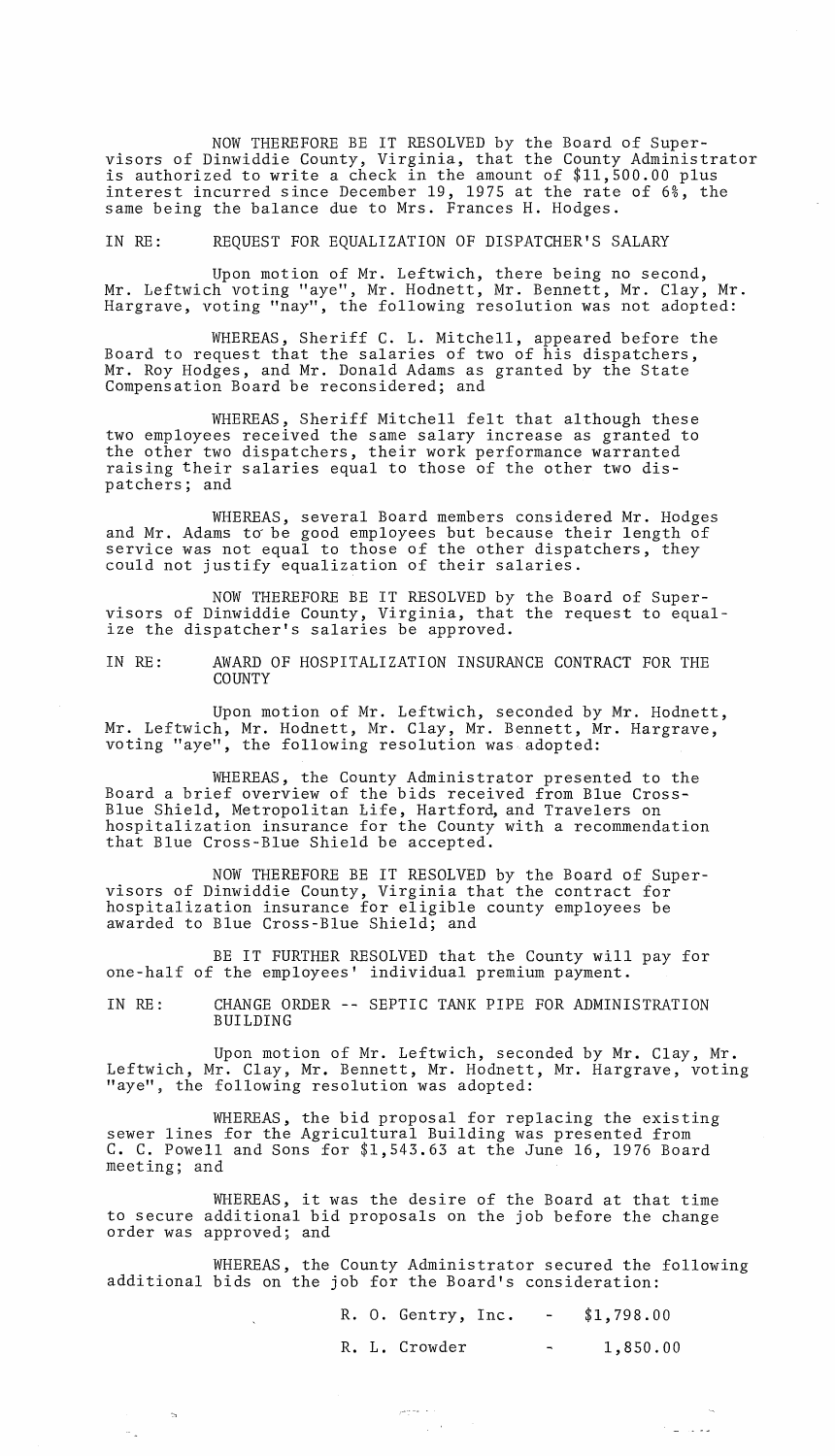NOW, THEREFORE BE IT RESOLVED by the Board of Supervisors of Dinwiddie County, Virginia, that the change order proposal of C. C. Powell & Sons for replacing the sewer pipe line for the Agricultural Building is hereby approved at a cost of \$1,543.63.

L l

IN RE: DINWIDDIE FIRE DEPARTMENT SEWER LINE

The County Administrator advised the Board that he had discussed with the general contractor the possibility of connecting the septic line of the Dinwiddie Fire Department Building to the Health, Agricultural, and School Board Building system. He also stated that he was in the process of obtaining an estimate of the cost of digging the ditch through an outside source for hourly labor plus materials. The Board agreed that this would be the most opportune time to make the connection.

Upon motion of Mr. Clay, seconded by Mr. Hodnett, Mr. Clay, Mr. Hodnett, Mr. Bennett, Mr. Leftwich, Mr. Hargrave, voting "aye", the County Administrator was instructed to proceed with the connection of the Dinwiddie Volunteer Fire Department Building sewer lines to the present system at a cost not to exceed \$1,200.00

IN RE: REMOVAL OF ROCK -- ADMINISTRATION BUILDING FOUNDATION

The County Administrator presented proposal #3 for additional work performed due to rock conditions in the Administration Building drainfield at a total cost of \$1,133.83.

Upon motion of Mr. Leftwich, seconded by Mr. Hodnett, Mr. Leftwich, Mr. Hodnett, Mr. Clay, Mr. Bennett, Mr. Hargrave, voting "aye",

BE IT RESOLVED by the Board of Supervisors of Dinwiddie County, Virginia, that the change order request #3 for \$1,133.83 is approved. .

IN RE: REAPPOINTMENT OF DR. ROBERT S. SMITH -- JOHN TYLER BOARD OF DIRECTORS

Upon motion of Mr. Leftwich, seconded by Mr. Hodnett, Mr. Leftwich, Mr. Hodnett, Mr. Bennett, Mr. Clay, Mr. Hargrave, voting "aye",

BE IT RESOLVED by the Board of Supervisors of Dinwiddie County, Virginia, that Dr. Robert S. Smith is hereby reappointed to the John Tyler Board oE Directors, term expiring June 30, 1979.

IN RE: APPROVAL OF APPROPRIATION -- APPOMATTOX REGIONAL LIBRARY

Upon motion of Mr. Clay, seconded by Mr. Leftwich, Mr. Clay, Mr. Leftwich, Mr. Bennett, Mr. Hodnett, Mr. Hargrave, voting "aye", the following resolution was adopted:

WHEREAS, Section 208.1 of the Virginia State Code requires a State agency which provides from its appropriations grants of State or other funds to an agency of local government, to obtain written approval from the governing body before an expenditure is made; and

WHEREAS, the Virginia State Library has informed the County of Dinwiddie and the Appomattox Regional Library that the following grants-in-aid have been approved by the Library Board for fiscal year 1976-1977;

'---. ---

State Aid to Public Libraries Federal Aid to Public Libraries \$29,109 20,354; and

BOOK 6, PAGE 309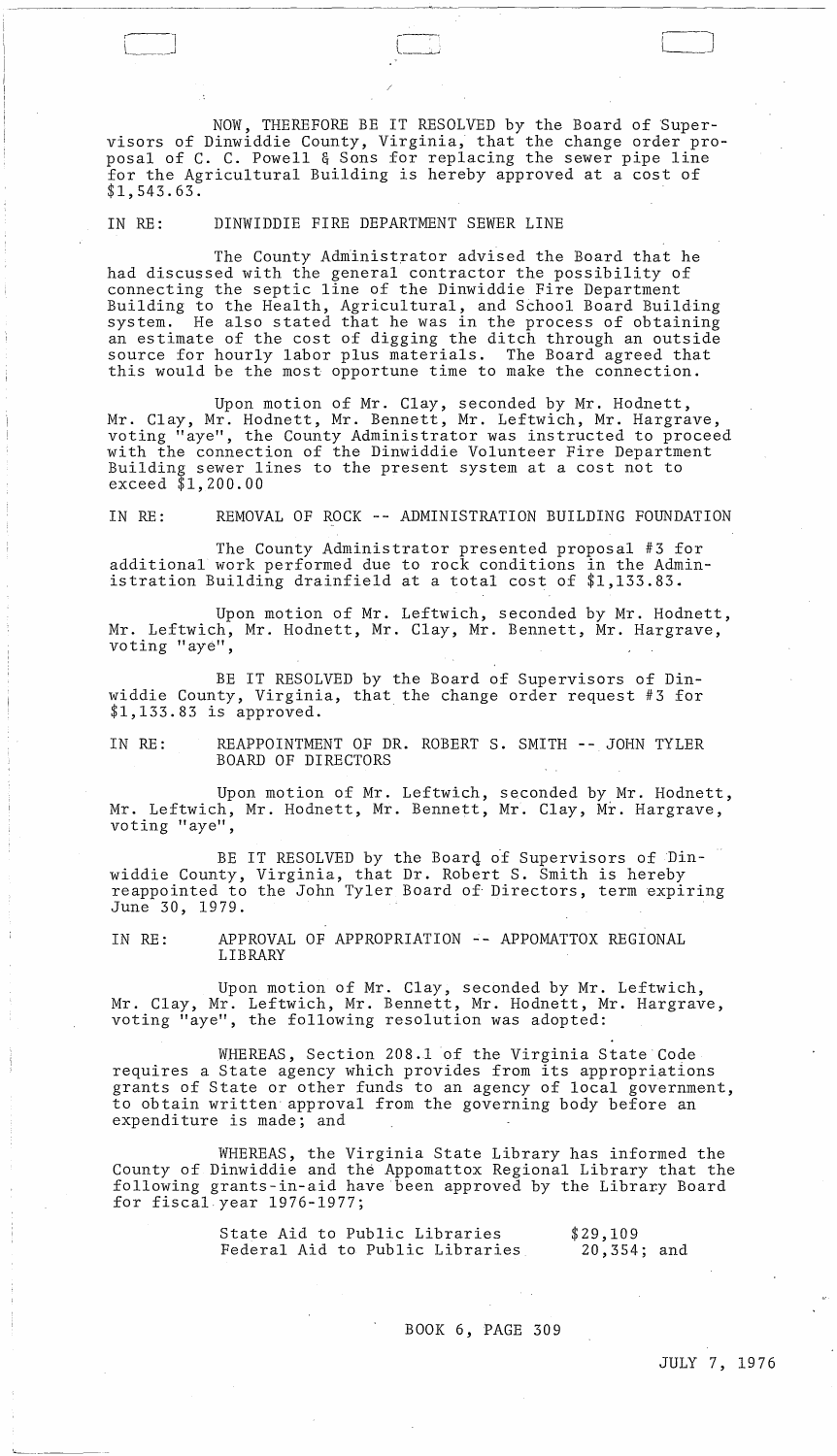WHEREAS, the Virginia State Library has informed the County of Dinwiddie and the Appomattox Regional Library of the purpose, conditions, and limitations which must be met in order to receive these grants;

NOW THEREFORE BE IT RESOLVED by the Board of Supervisors of Dinwiddie County, Dinwiddie, Virginia that the above funds are acknowledged as grants-in-aid to the Appomattox Regional Library; and

BE IT FURTHER RESOLVED that expenditures may be made by the Appomattox Regional Library according to regulations as established by the State Library Board.

IN RE: ERECTION OF GATE -- INTERSECTION STATE ROUTE 601 AND STATE ROUTE 776

Upon motion of Mr. Hodnett, seconded by Mr. Leftwich, Mr. Hodnett, Mr. Leftwich, Mr. Clay, Mr. Bennett, Mr. Hargrave voting "aye", the following resolution was adopted:

WHEREAS, the County of Dinwiddie has entered into a Memorandum of Understanding with the Virginia Commission of Game and Inland Fisheries governing the maintenance and operation of the Boat Landing at Lake Chesdin; and

WHEREAS, the County has agreed to be responsible for the opening and closing of the entrance gate at the intersection of State Route 601 and State Route 776 at times designated by the County;

NOW, THEREFORE BE IT RESOLVED by the Board of Supervisors of Dinwiddie County, Virginia, that the Department of Highways and Transportation is hereby notified of this responsibility of the County; and

BE IT FURTHER RESOLVED that this resolution become a part of the Commission of Game and Inland Fisheries' application to install said gate.

IN RE: TRANSFER OF FUNDS -- FORD VOLUNTEER FIRE DEPARTMENT COUNTY CONSTRUCTION FUND

Upon motion of Mr. Bennett, seconded by Mr. Leftwich, Mr. Bennett, Mr. Leftwich, Mr. Clay, Mr. Hodnett, Mr. Hargrave, voting "aye", the following resolution was adopted:

WHEREAS, the Board has previously authorized the construction of a fire house for the Ford Volunteer Fire Department at a cost of \$32,150.00 plus other equipment at a cost of \$3,980.00 plus installation of a well costing \$2,028.50; and

WHEREAS, construction has begun on this building;

NOW, THEREFORE BE IT RESOLVED by the Board of Supervisors of Dinwiddie County, Dinwiddie, Virginia that \$32,000.00 be transferred from the General Fund to the Ford Volunteer Fire Department Construction Account; and

BE IT FURTHER RESOLVED that \$8,000.00 be transferred to the Ford Volunteer Fire Department Construction Account by check from the Revenue Sharing Account.

IN RE: DISPOSITION OF OLD JAIL

 $\mathfrak{p}^{\pm}$  and  $\mathfrak{p}^{\pm}$ 

The County Administrator stated that this item had been placed upon the agenda mainly for their consideration and discussion. Several of the Board members felt that they had not seen enough of the building to make any suggestions at this time~

Upon motion of Mr. Hodnett, seconded by Mr. Leftwich, Mr. Hodnett, Mr. Leftwich, Mr. Clay, Mr. Bennett, Mr. Hargrave, voting "aye", the Board members agreed to examine the old jail for reasonable use and make a decision at a later date.

لددا محتشمتها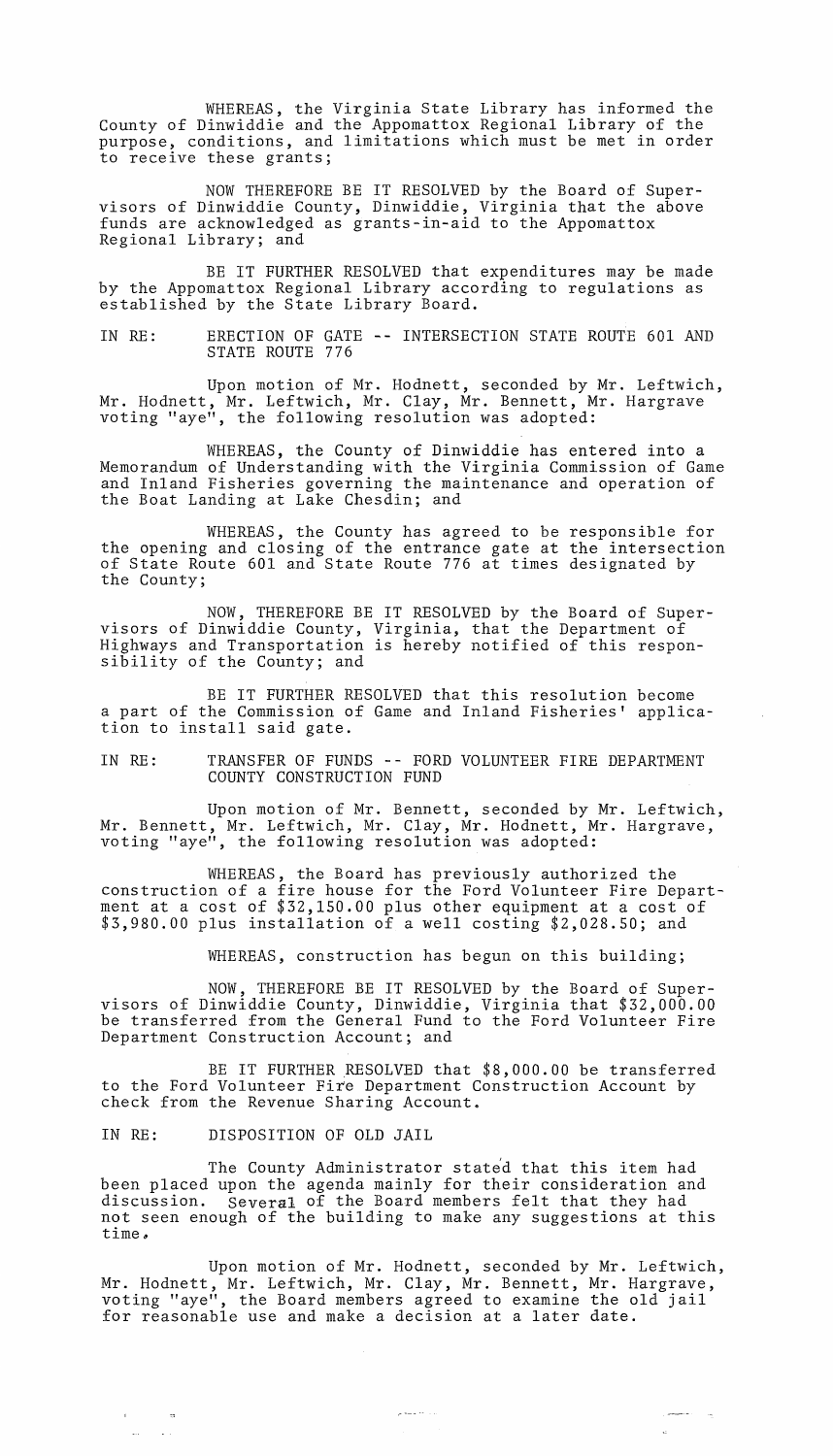IN RE: PRESENTATION OF DRAFT COPY EMERGENCY SERVICES BASIC PLAN

The draft copy of the Basic Plan for Emergency Services in the County was presented for the Board's review and comments. The final draft is proposed to be presented for their approval at the July 21, 1976 meeting.

l--·'

 $\begin{bmatrix} 1 & 1 \\ 1 & 1 \end{bmatrix}$ 

IN RE: EXECUTIVE SESSION

Upon motion of Mr. Hodnett, seconded by Mr. Leftwich, Mr. Hodnett, Mr. Leftwich, Mr. Clay, Mr. Bennett, Mr. Hargrave, voting "aye", the Board moved into Executive Session at 8:50 P. M. The Board reconvened into Open Session at 9:15 P. M.

IN RE: STREET LIGHT -- INTERSECTION OF U. S. ROUTE 1 AND DUNCAN ROAD

Upon motion of Mr. Leftwich, seconded by Mr. Hodnett, Mr. Leftwich, Mr. Hodnett, Mr. Clay, Mr. Bennett, Mr. Hargrave, voting "aye", the following resolution was adopted:

WHEREAS, several citizens have previously expressed concern over the hazardous intersection at U. S. Route 1 and Duncan Road, State Route 670; and

WHEREAS, it was felt that a street light, though not an immediate cure, would help to light the area and improve the an immediate care, nouse heap or ing

WHEREAS, the Gerow Ruritan Club has agreed to fund the installation of the street light if the County would pay the monthly fee;

NOW, THEREFORE BE IT RESOLVED by the Board of Supervisors of Dinwiddie County, Virginia, that the installation of a street light at the intersection of U. S. Route 1 and Duncan Road is hereby approved; and

BE IT FURTHER RESOLVED that the County will pay the monthly fee.

IN RE: ADJOURNMENT

Upon motion of Mr. Hodnett, seconded by Mr. Clay, Mr. Hodnett, Mr. Clay, Mr. Bennett, Mr. Leftwich, Mr. Hargrave, voting "aye", the meeting was adjourned at 9:35 P. M.

 $\mathtt{ATTEST}{}:$ 

HARGRAVE , JR., CHAIRMAN

BOOK 6, PAGE 310